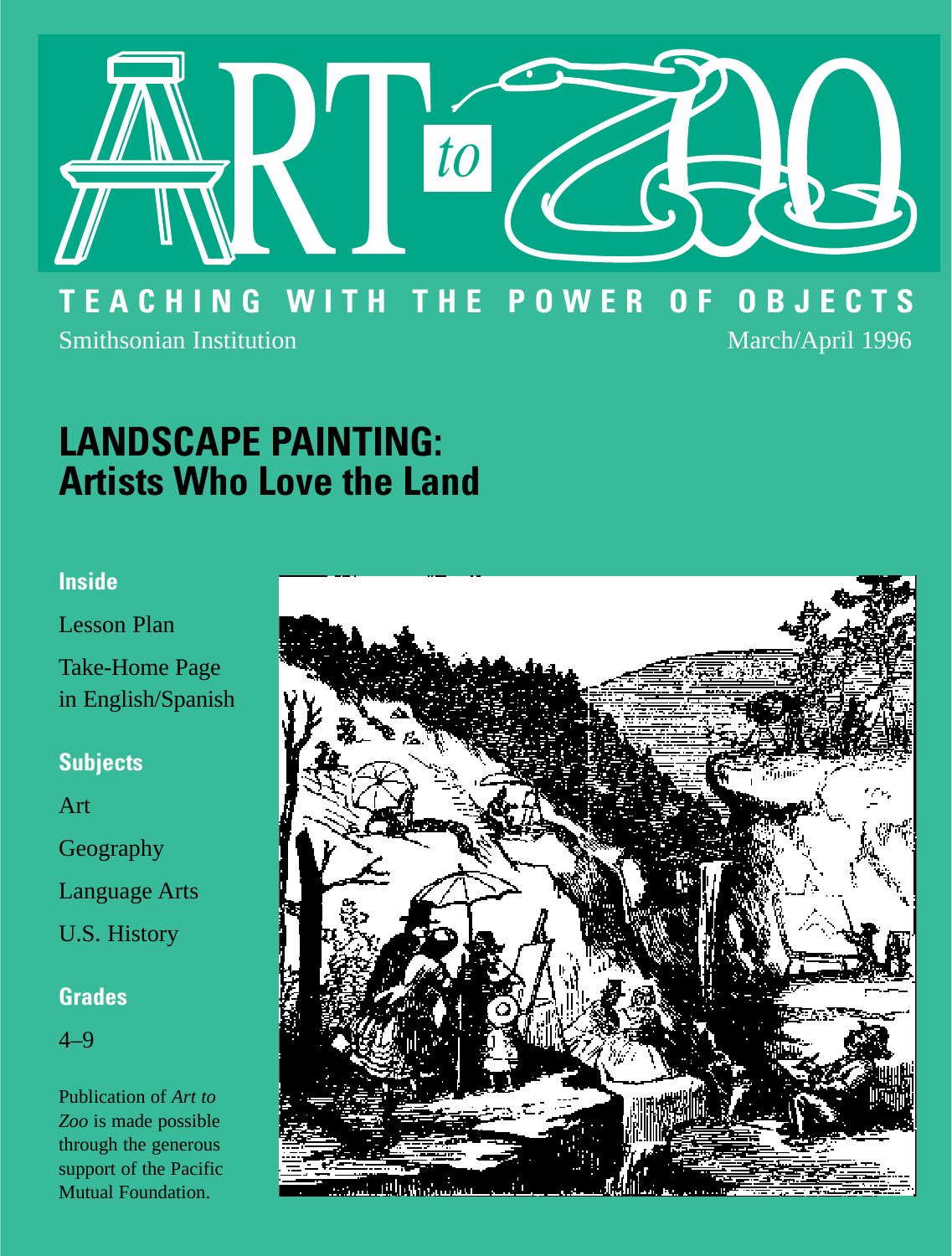### **CONTENTS**

Introduction *page 3* Lesson Plan Step 1 *page 5* Activity Page 1A *page 7*  Activity Page 1B *page 8* Activity Page 1C *page 9* Activity Page 1D *page 10* Lesson Plan Step 2 *page 11* Activity Page 2 *page 12* Take-Home Page *page 13* Take-Home Page in Spanish *page 14* Resources *page 15*

*Art to Zoo*'s purpose is to help teachers bring into their classrooms the educational power of museums and other community resources.

*Art to Zoo* draws on the Smithsonian's hundreds of exhibitions and programs—from art, history, and science to aviation and folklife—to create classroomready materials for grades four through nine.

Each of the four annual issues explores a single topic through an interdisciplinary, multicultural approach.

The Smithsonian invites teachers to duplicate *Art to Zoo* materials for educational use.

You may request a large-print or disk version of *Art to Zoo*  by writing to the address listed on the back cover or by faxing to (202) 357-2116.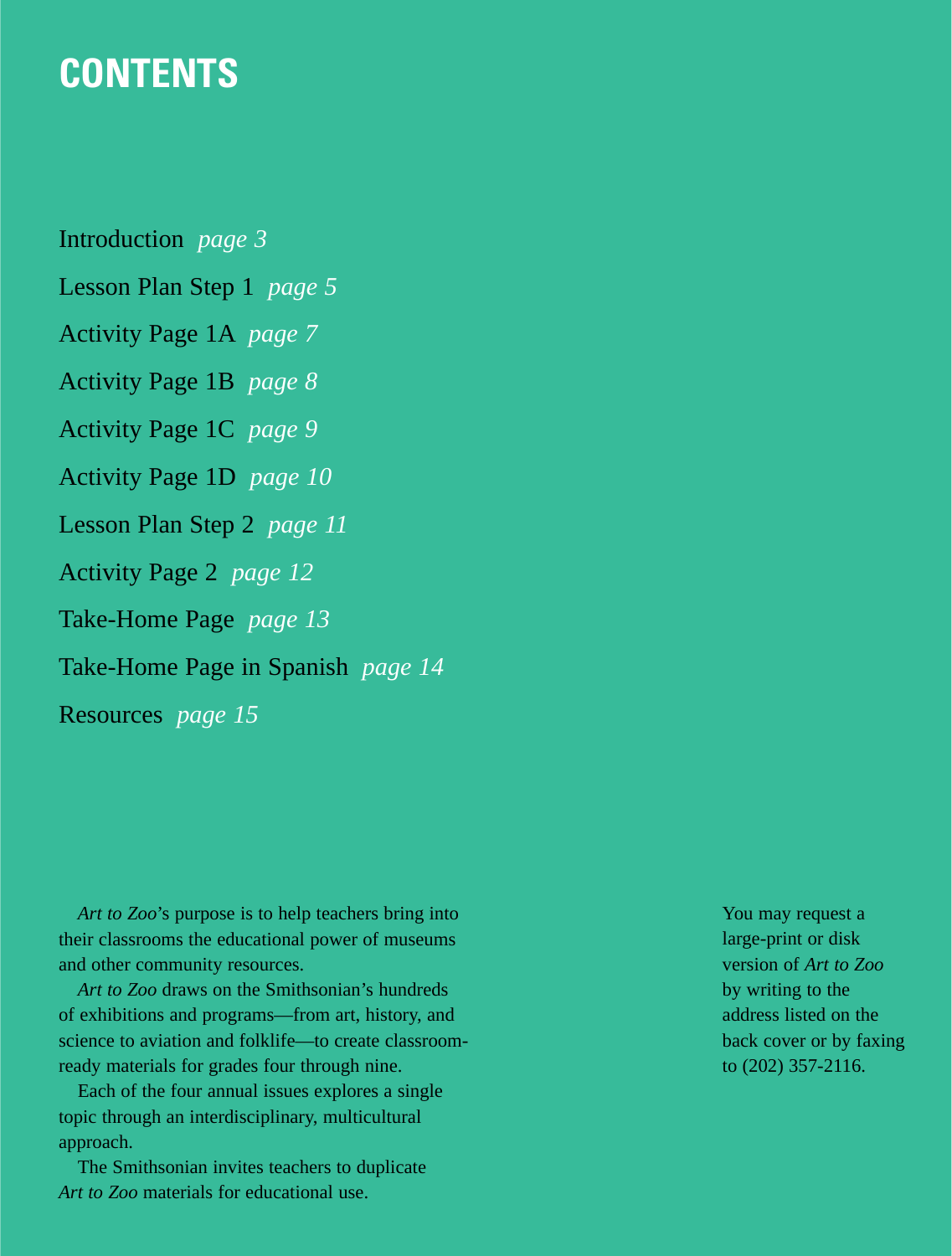### **LANDSCAPE PAINTING: Artists Who Love the Land**

How does an artist create a landscape? A landscape artist is a sort of magician who can create a whole world on a piece of flat canvas. This world, of course, is made of paint. Trees that seem thick with foliage are made with a few flicks of a paintbrush. Lakes that shine, waterfalls that splash, grasses that bend in the wind, and dark clouds that promise rain are all made of colors squeezed out of a paint tube. How amazing it is that small dabs and smears of color can create places for us to go in our imagination: a placid river winding around hills, a rocky shoreline where we can almost hear the crashing waves, an enormous canyon that seems to stretch miles deep into the distance.

Air is an important part of any landscape as well, although we seldom give it much thought. An artist has to paint the air so skillfully that we seem to feel the heat of the sun and the rush of the wind. He or she has to make us believe that it might take hours for a bird to fly from one side of the picture frame to the other. All of this is hard to do. There are no paint tubes for sale labeled "sunshine," "frosty air," "gentle breeze," or "gloomy" day." An artist has to create the wind, the sunshine, and the mist with the paint at the end of the brush.

It is important to remember that a landscape artist is not a camera that records whatever happens to be in front of the lens. He is not required to paint exactly what he sees. If he feels that there are too many trees on a hill, he can leave some of them out of his picture. If he thinks the trees are in the wrong place, he can move them around. If a riverbank looks too empty, he can add a few rocks that aren't really there.

A landscape artist also has to decide what she wants us to see. If she is painting a field, she has to decide whether she wants us to see each blade of grass or whether she wants us to see the field as a smear of color. She can paint her landscape so that we see the field from above, as if we were looking down from an airplane, or from the ground, as if we were lying flat on a picnic blanket.

Before making any of these decisions, the landscape artist must decide whether to work outdoors on the land or indoors in the studio. Working outdoors allows him to observe the

colors of nature—the soil, the clouds, and the reflections on water. He can study the patterns of sunlight and shadow that change with every passing moment. On the other hand, if he chooses to paint inside his studio, he can work more slowly, rearrange the composition, and adjust the colors and shapes to his own way of seeing. Many artists find both methods useful. They make sketches outdoors and then do the actual painting back in their studio.

#### **CREATING ILLUSIONS**

No matter where the landscape artist chooses to set up his easel, he will have to confront the central problem posed by all landscapes creating the illusion of deep space on a flat canvas. When done well, the effect can be spellbinding. We feel that we can enter the painting and continue walking for miles.

Landscape artists know that there are certain techniques that work. Five "space tricks" that students can try out for themselves are described in this *Art to Zoo*:

#### **1. A winding path.**

A path or river that winds through the landscape from foreground to background can make us believe that the picture describes a deep space.

#### **2. Changes in size.**

A tree that is close to us appears much larger than a tree of the same size that is far away.

#### **3. Overlap.**

A boulder that is close to us overlaps and partially hides a much larger cliff behind it.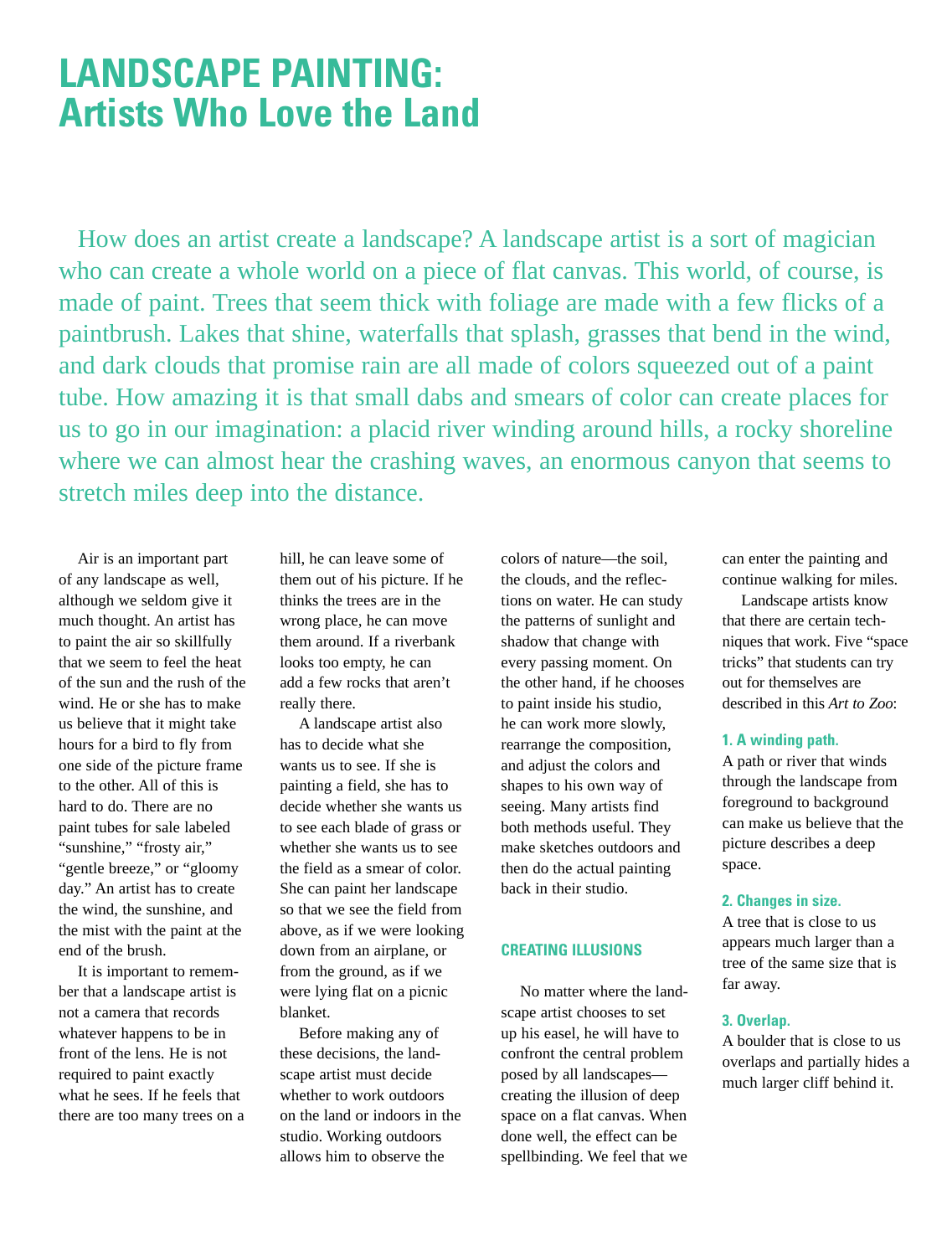#### **4. Changes in clarity.**

A distant mountain range appears more hazy and less distinct than a mountain that is closer.

#### **5. Diagonal composition.**

Land that moves away from us on the diagonal appears to move back into space.

George Catlin, Thomas Moran, Albert Bierstadt, and Winslow Homer were four American artists who used these techniques well. Their ultimate purpose was not so much to impress us with their ability to fool our eyes but to create pictures that portray the great size and splendor of the American landscape.

Catlin, Moran, and Bierstadt were artist/explorers who were lured west by the raw power of unexplored rivers, mountains, and canyons. They joined geological and surveying expeditions into our nation's thenunexplored territories, making a visual record of the land with their paintings. Homer, on the other hand, preferred the East; his passion was the rocky Atlantic

seacoast of Maine. All four painters helped Americans see and love their land in a time when photography was still in its infancy and travel films did not exist. Today television floods us with images, and we can easily travel by car, train, or plane to whatever river, mountain, canyon, or seacoast we wish to visit. Yet the silent paintings of these artists still speak to us of the majesty of our land.

Through the study of several works of art, this issue of *Art to Zoo* explores the way that Americans felt about their growing nation during the period of westward expansion until the end of the nineteenth century. It introduces students to some basic principles of landscape painting and has them practice geography skills to gain appreciation for the physical characteristics of different regions of the United States. All of the paintings discussed in this issue are in the collections of the Smithsonian's National Museum of American Art.

#### **ABOUT THE ARTISTS**

#### **George Catlin**

George Catlin was an easterner who had been fascinated with Native Americans since boyhood. When he was thirty-four years old, he decided that painting pictures of Native Americans would be far more interesting than being a lawyer. So, in 1830 he headed west. For six years, he moved from village to village, using the Missouri River as a means of travel. He painted portraits of tribal chiefs and scenes of buffalo hunts, dances, and other Native American ceremonies.

#### **Thomas Moran**

Thomas Moran was an eastern artist who enjoyed going on geological expeditions, although he was not the rugged type. He joined an expedition to the remote headwaters of the Yellowstone River in Wyoming and, two years later, went to the Grand Canyon, which he sketched many times from an overlook called "Powell's Plateau." When he returned to his studio in the East, he combined ideas from his small sketches to produce enormous paintings. By then he had established a fine reputation as an artist, and his glorious watercolors of Yellowstone had encouraged Congress in 1872 to designate it as the nation's first national park.

#### **Albert Bierstadt**

Albert Bierstadt went to California in 1859 with a land-surveying team after the gold rush had aroused the curiosity of the entire nation. At that time, easterners had to learn about the magnificent California wilderness from small black-and-white photographs brought home by land surveyors. But Bierstadt was an artist with a shrewd business sense. He knew that if he produced impressive, panoramic "great pictures" of California, easterners would pay money to see them.

#### **Winslow Homer**

In 1893, Winslow Homer left his busy life in New York and built a studio in an old stable on the high shore of Prout's Neck in Maine, only a few hundred feet from the ocean. He loved walking on the cliffs during fierce storms to study the way the surf did battle with the rocks. On more pleasant days, he had little interest in the water. When the ocean was calm, he thought it looked like "a duck pond."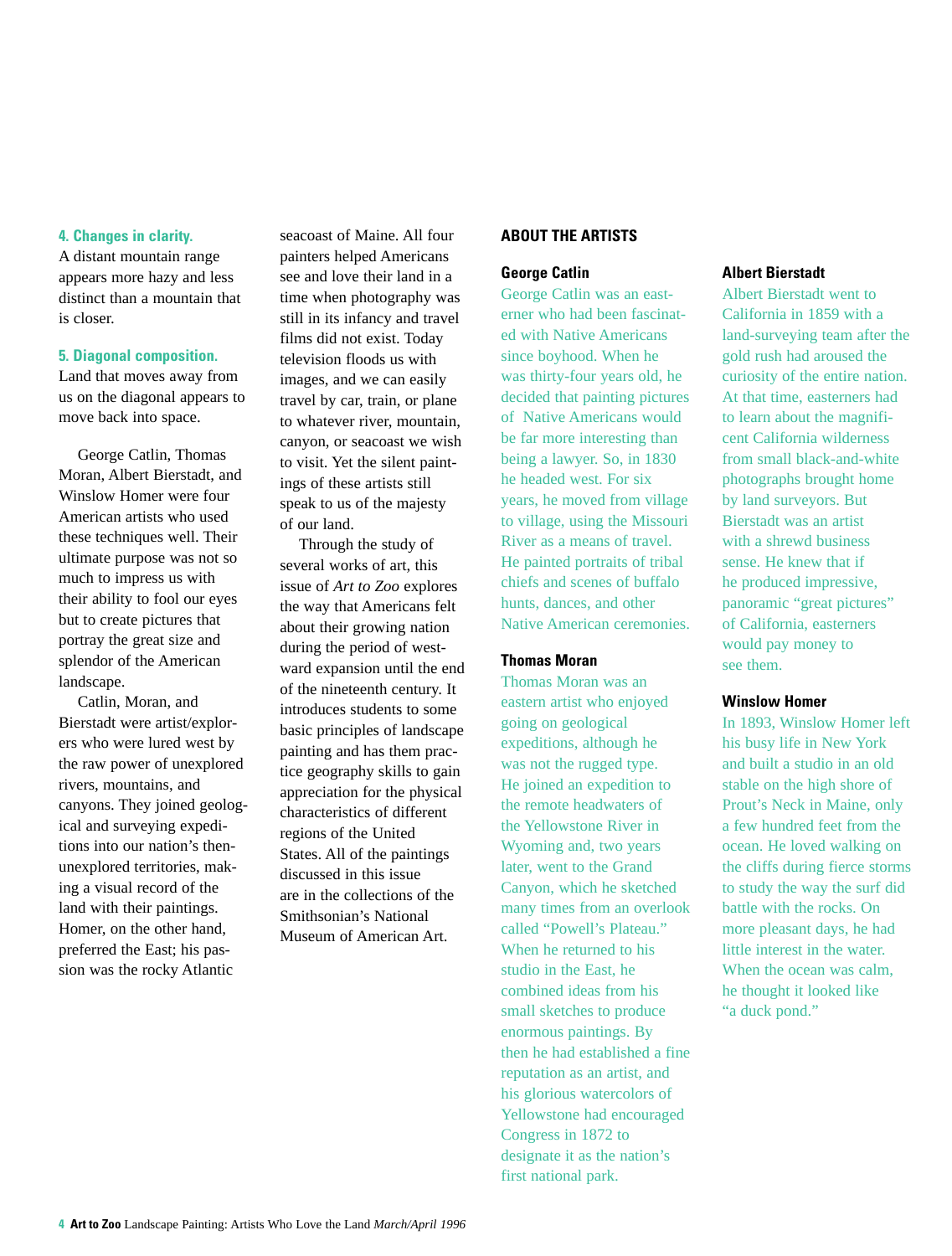## **LESSON PLAN Step 1**

#### **VIEWS OF THE AMERICAN WEST: TRUE OR FALSE?**

#### **Objectives**

■ To understand that a landscape painting may or may not accurately represent a specific place.

■ To identify techniques that create the illusion of three-dimensional space on a flat surface.

#### **Materials**

■ Copies of Activity Pages 1A–D. ■ Pens or pencils. ■ Map of the western

#### **Subjects**

United States.

Art, geography, U.S. history

#### **Procedure**

1. Give each student a photocopy of Activity Pages lA–C, which show three views of the American West. After they have studied the images for a few minutes, ask students the following questions: Which painting was painted outdoors? Which painting was painted in an indoor studio from sketches made outdoors? Which painting was painted outside of the United States?

2. Introduce students to *River Bluffs, 1,320 Miles above St. Louis* by George Catlin on Activity Page lA.

A. Ask them to describe the painting, making sure that they notice the winding river with occasional islands; the conical hills, or "bluffs"; the Native American man; the scarcity of trees; the lack of buildings and roads; and the wide-open sky.

B. Use a map of the western United States to locate the two-thousand–mile stretch of the Missouri River between Fort Union, North Dakota, and Saint Louis, Missouri. Estimate where 1,320 miles above Saint Louis would be. Explain that during the years before trains and cars were invented, traveling by boat along the Missouri River was one of the only ways to reach the West. Indian villages, fur-trading posts, and forts were built along its banks.

C. Refer to the "About the artists" section on page 4 to introduce students to George Catlin. Have them read Catlin's description on Activity Page 1A of how he painted *River Bluffs, 1,320 Miles above St. Louis*. Ask them what they can learn from his words that they might not be able to see from the black-and-white reproduction of his painting.

D. Read space trick 1 to students:

#### **SPACE TRICK 1 Catlin uses a winding river to lead into space.**

Ask students to put a finger on the river at the lower left corner of the picture. This part of the river, closest to the front, is in the *foreground*. Ask them to move their fingers along the river until they reach the islands. This is the *middleground*. When they have moved their fingers as far back as they can go along the river, they are in the *background*. Ask students to run their fingers along the bumpy line where the top of the bluffs meets the sky. This line, called the *horizon line*, is the farthest point that the eye can see.

E. Read space trick 2 to students:

#### **SPACE TRICK 2 Catlin makes foreground forms larger than background forms.**

Tell students to compare the height of the bluffs in the foreground with the height of the bluffs in the background. Explain that Catlin had to make them different sizes to create the illusion of deep space. Ask students to measure the height of the man and then draw a second person exactly the same size on one of the islands in the middle ground and on one of the bluffs on the horizon line. Discuss why the results are so comical.

3. Introduce *The Chasm of the Colorado* by Thomas Moran on Activity Page 1B.

A. Ask students to describe this place, making sure that they notice the massive rock cliffs, the small patch of grass (the only vegetation), the mighty storm breaking over part of the canyon, and the steam rising between the rocks.

B. Use a map of the western United States to locate the Colorado River, which cuts through the Grand Canyon in northern Arizona.

C. Use the "About the artists" section on page 4 to introduce Thomas Moran. Explain that, although he had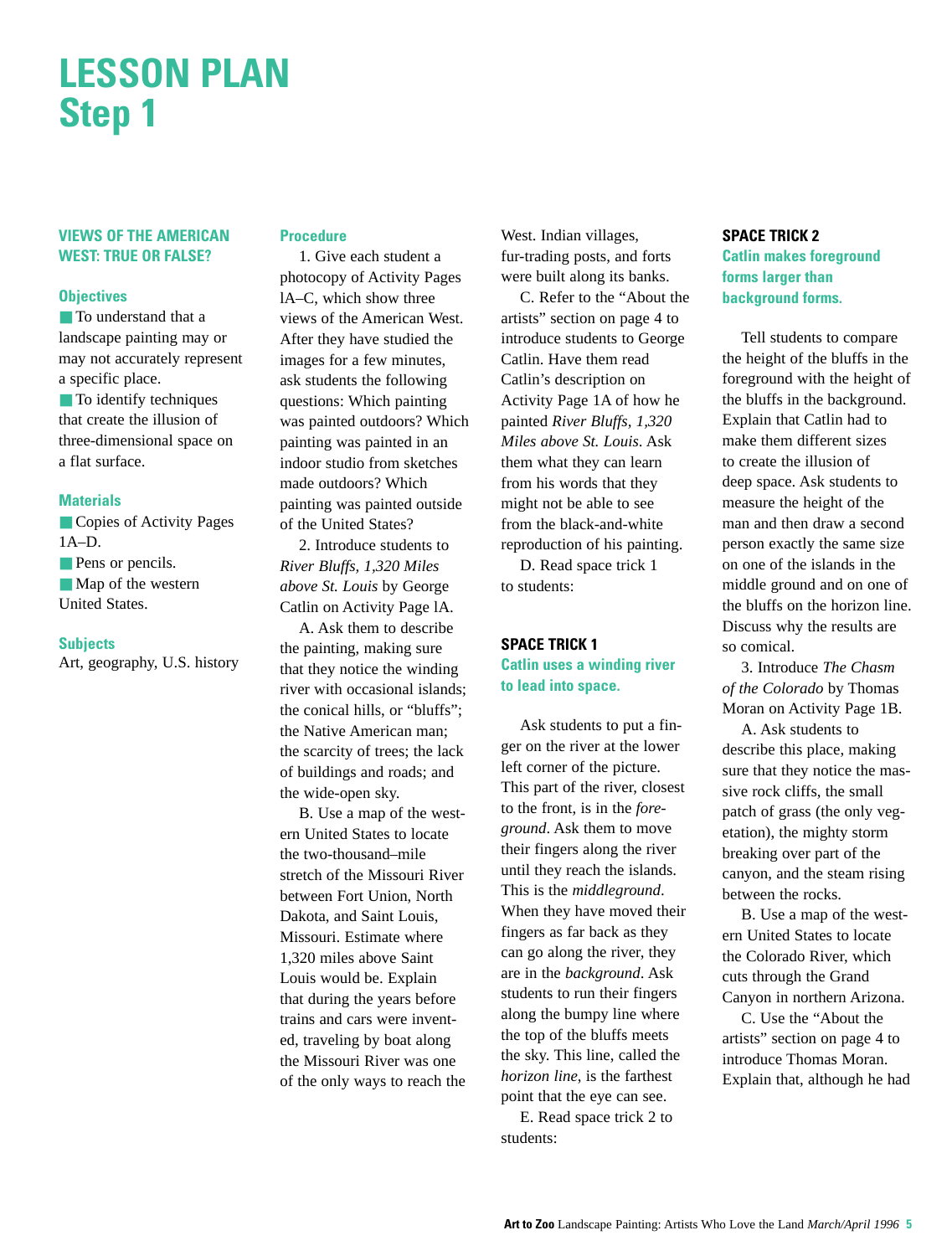### **LESSON PLAN Step 1 (continued)**

never before spent much time in the outdoors, during his first few expeditions he quickly became used to traveling by horse through unknown territory. Ask students if they have ever succeeded in doing something for which they felt ill-equipped at first.

D. Have students look at Moran's painting and read his description of the Grand Canyon on Activity Page 1B. Have them list words that would describe his view of the Grand Canyon.

E. Read space trick 3 to students:

#### **SPACE TRICK 3 Moran overlaps the rocks.**

Ask students to put one of their hands in front of the other to see how the closer hand overlaps and partially hides the hand behind it. Explain that Moran arranged rocks and cliffs in the same way. The rocks that you see in full appear closest. Those that are partially obscured appear farther back.

4. Introduce *Among the Sierra Nevada Mountains, California* by Albert Bierstadt on Activity Page 1C.

A. Ask students to locate the alpine peak, waterfall, herd of deer, and flock of ducks among the grasses in Bierstadt's painting.

B. Use a map of the western United States to locate the Sierra Nevada Mountains in eastern California. These are the highest and steepest mountains in the United States. They include Yosemite National Park.

C. Refer to the "About the artists" section on page 4 to introduce Albert Bierstadt. Tell students two facts about *Among the Sierra Nevada Mountains, California*:

 $\Box$  Although the scene looks extraordinarily realistic, nobody has ever found a place in the Sierra Nevadas that looks exactly like it.  $\Box$  Bierstadt painted *Among the Sierra Nevada Mountains, California* while he was in Europe, nine years after leaving California.

Ask students if they can explain the first fact by the second. If they cannot, ask them to make a small sketch of an outdoor place they visited a long time ago. When they are finished, ask them to describe what they remembered about the place. Press them for details, such as the exact shape of the tree or the precise position of the sun. If they are unable to remember all the details, ask them how they were able to draw their picture. When they admit that they made up many of the details, tell them that Bierstadt did the same thing.

D. Tell students that Bierstadt also changed the shape of the Sierra Nevada Mountains because he knew that Americans wanted to think that their native mountains were more majestic than those of Europe. Give each student a photocopy of Activity Page 1D. Have them compare these photographs of actual mountains—Mount Matterhorn in the Swiss Alps and the Sierra Nevadas in California—with the mountains in Bierstadt's painting (Activity Page 1C). Have students guess which mountains Bierstadt used as a model for the highest snow-covered peak in his painting. Ask them if they

approve of Bierstadt's method of combining and manipulating sketches from many locations to compose a scene that looks realistic. E. Read space trick 4 to students:

#### **SPACE TRICK 4 Bierstadt makes the distant mountains hazy and indistinct.**

Ask students to use their fingers to trace the outline of the cliff on the left side of the painting. Then ask them to use their fingers to trace the outline of the most distant mountain they can find in the picture. Ask them why Bierstadt made the outline of the closer cliff so much clearer than the outline of the distant mountain. Explain that when we are outdoors, the atmosphere between our eye and a distant mountain (not to mention the imperfections of human vision) makes its outline appear less distinct.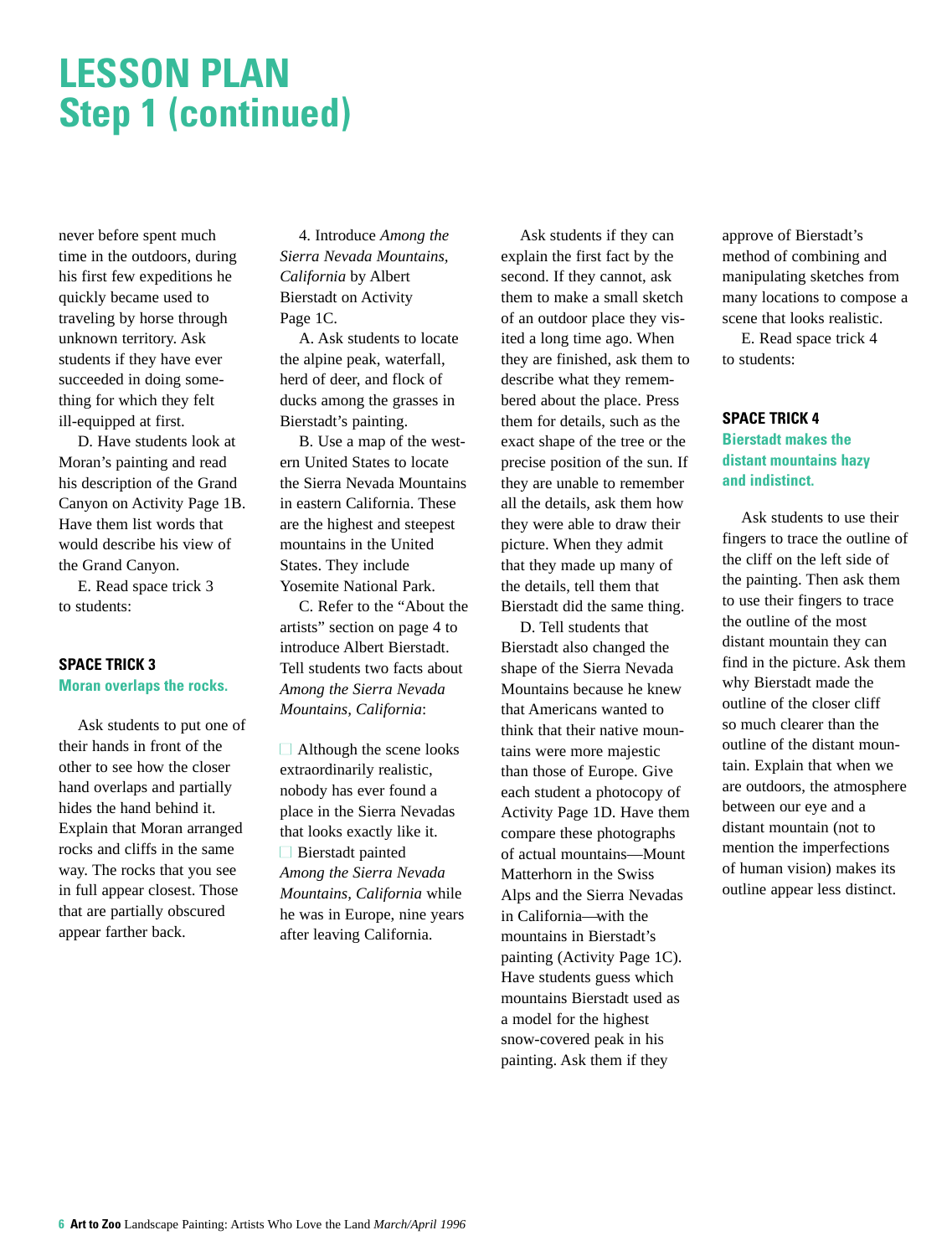# **ACTIVITY PAGE 1A**



George Catlin, *River Bluffs, 1,320 Miles above St. Louis*

In the artist's words: "I took my easel and canvas and brushes to the top of the bluff, and painted two views from the same spot. These hills [were] five or six hundred feet high and every foot of them, as far as they can be discovered in distance, covered with a vivid green turf. From this enchanting spot there was nothing to arrest the eye from ranging over [the Missouri's] waters for the distance of twenty or thirty miles."

William H. Truettner, *The Natural Man Observed: A Study of Catlin's Indian Gallery* (Washington, D.C.: Smithsonian Institution Press, 1979), p. 247.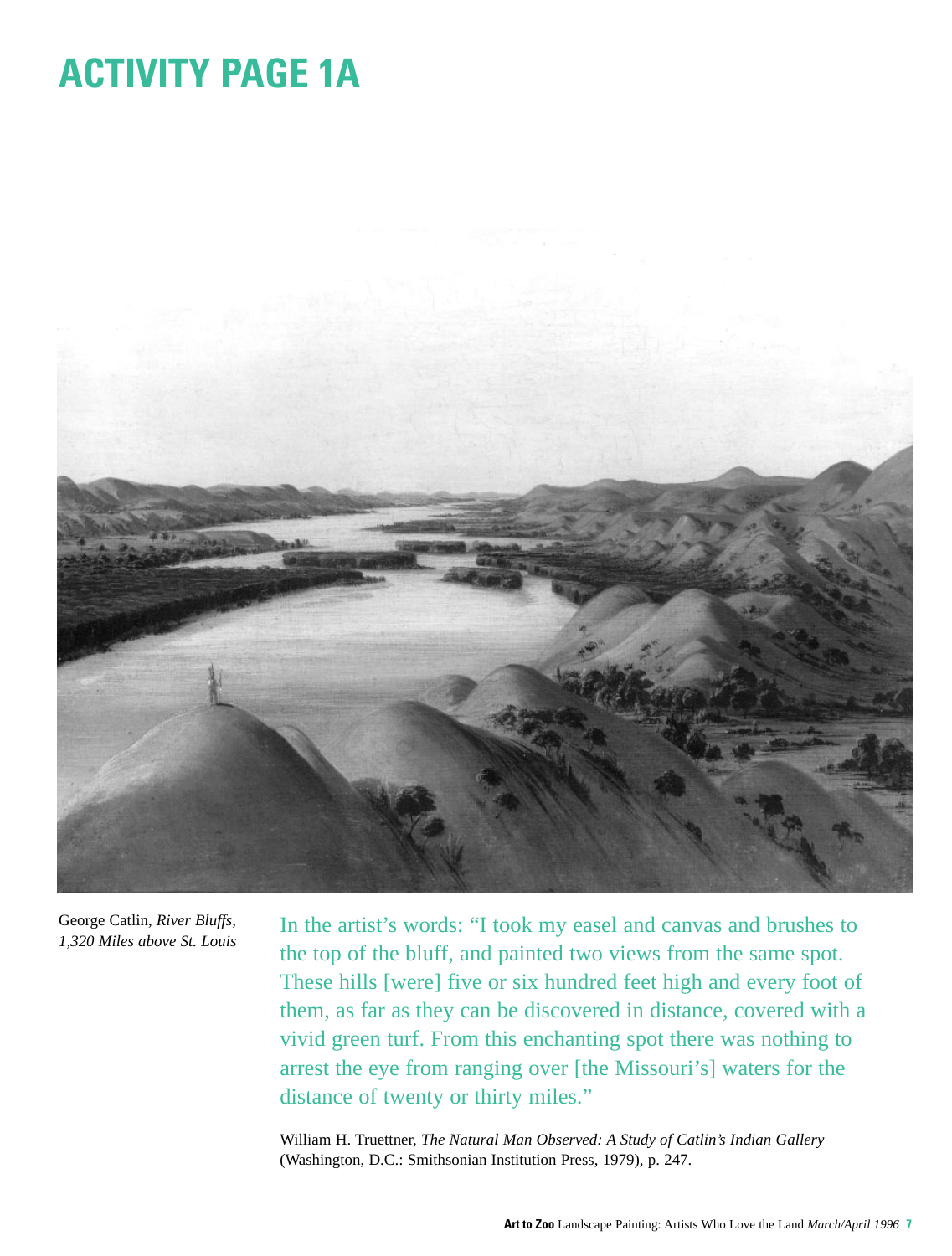## **ACTIVITY PAGE 1B**



Thomas Moran *The Chasm of the Colorado*

In the artist's words: "I was completely carried away by its [the Grand Canyon's] magnificence. I will not attempt to say anything about it as no words can express the faintest notion of it."

Ron Tyler, V*isions of America: Pioneer Artists in a New Land* (New York: Thames and Hudson, 1983), p. 58.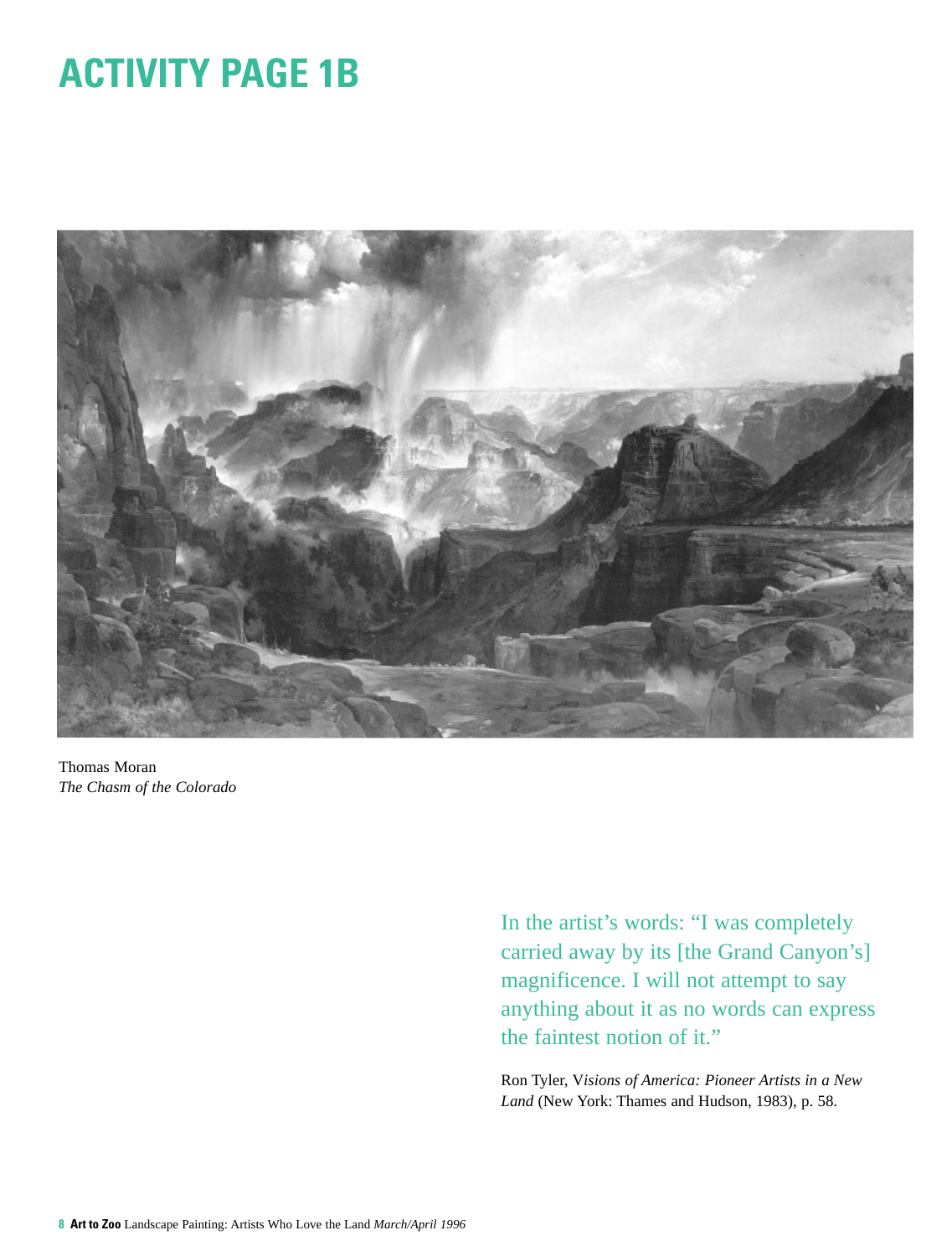# **ACTIVITY PAGE 1C**



Albert Bierstadt *Among the Sierra Nevada Mountains, California*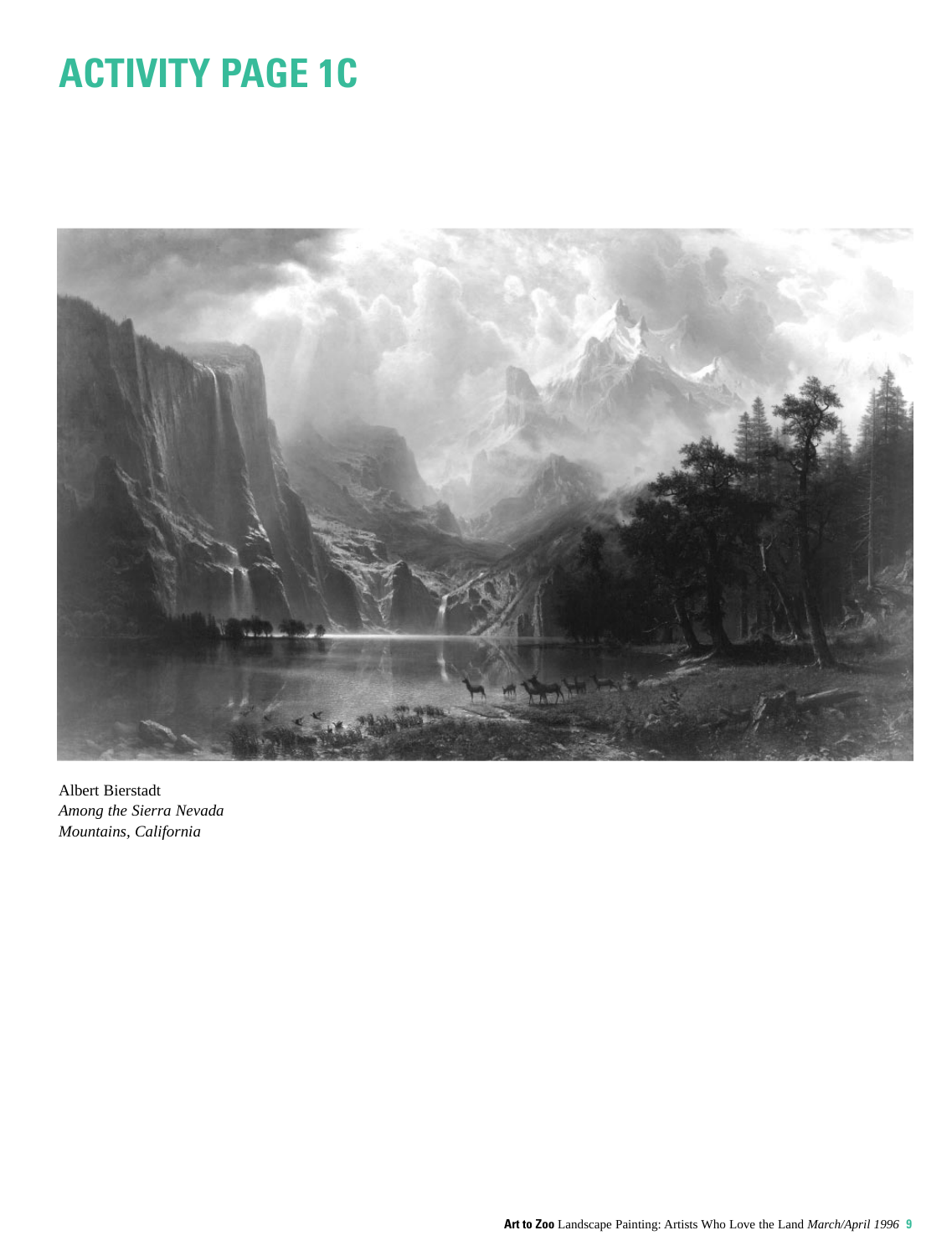# **ACTIVITY PAGE 1D**



Mount Matterhorn, southern Switzerland

Ansel Adams *Yosemite Valley, winter, from Inspiration Point*

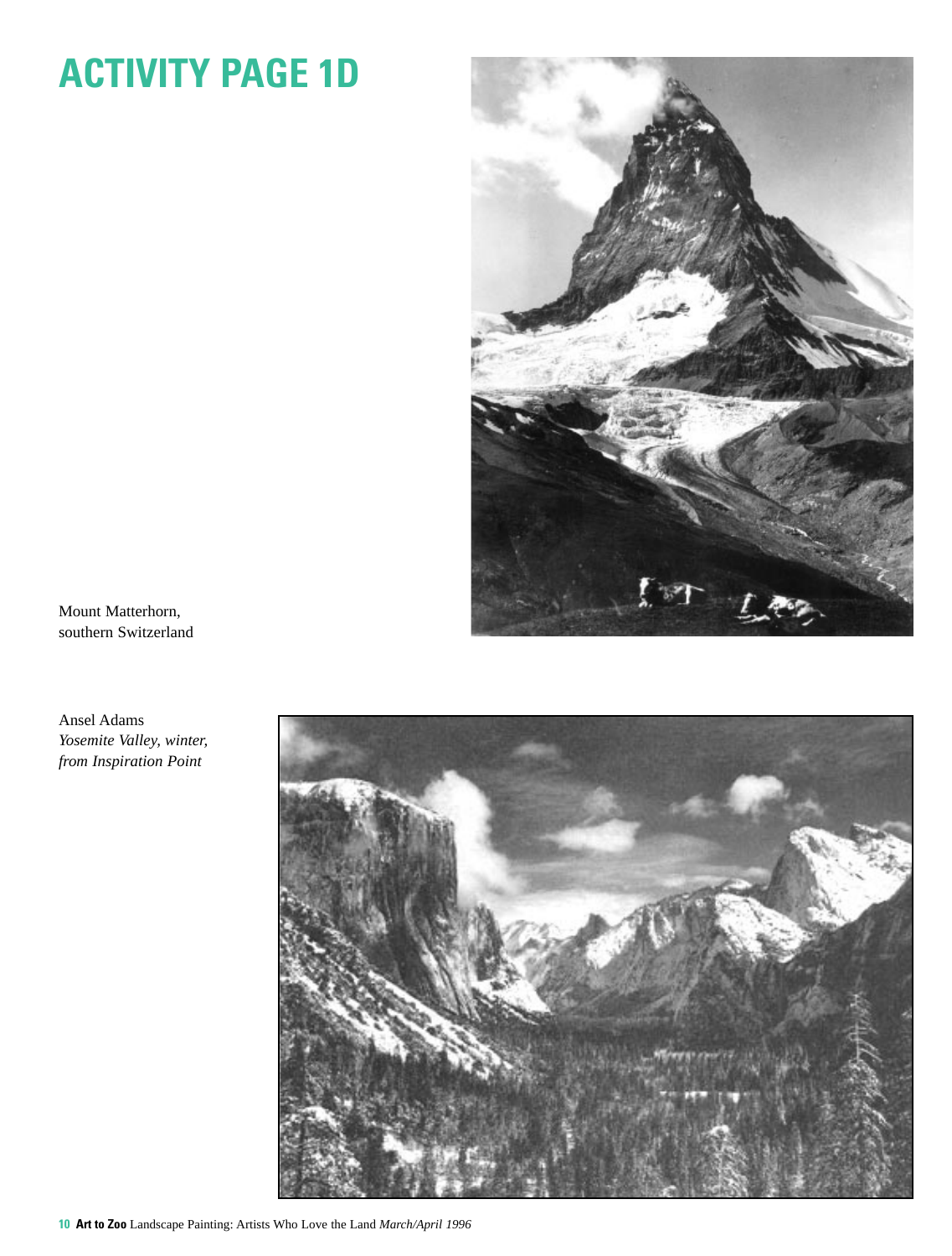## **LESSON PLAN Step 2**

#### **THE ROCKY SHORE**

#### **Objectives**

■ To compare a realistic landscape painting with a photograph of the same place.

■ To use space tricks to create a landscape painting.

#### **Materials**

- Copies of Activity Page 2. ■ Map of Maine.
- Take-Home Page.

#### **Subjects**

■ Art, geography

#### **Procedure**

1. Introduce Winslow Homer's *High Cliff, Coast of Maine* by giving each student a photocopy of Activity Page 2. Ask students to describe the cliff that slopes down to meet the ocean. Is it smooth or rough? How steep is it? If they went for a walk on the lower part of this cliff, would they want to wear shoes?

2. Use a map of Maine to point out Prout's Neck, a rocky peninsula jutting out into the Atlantic Ocean just south of Portland. High Cliff, the subject of Homer's painting, is the steepest rock wall on Prout's Neck. During storms, the waves crash up against it.

3. Use the "About the artists" section on page 4 to tell students about Winslow Homer. Ask them to imagine that they are standing close enough to the bottom of the painting to get their feet wet. How long would it take them to walk to the top of the painting? Make sure they look closely at the upper right-hand corner—they will find a surprising clue.

4. Have students read Homer's words below his painting on Activity Page 2. Ask them how the artistic methods of Homer differ from those of Bierstadt. To extend the activity, have students stage a mock debate between the two artists to

argue the advantages and disadvantages of composing landscape paintings indoors and outdoors.

5. Ask them to compare Homer's painting of High Cliff with a 1938 photograph of High Cliff taken from the same point of view. Discuss the weather in each picture. What was it like on the day Homer made his painting? What was it like on the day the photograph was taken? Ask students how Homer's painting emphasizes the way that the sea and land cut into each other.

6. Have students look for a horizon line in the photograph and in Homer's painting. Discuss how the artist's elimination of a horizon line allows him to fit in more of the rough ocean. Read space trick 5 to students:

#### **SPACE TRICK 5**

**Homer makes the scene appear to stretch far back into space by using a diagonal line between land and sea.**

Ask students to imagine the line separating land and sea as horizontal instead of diagonal. How far back would the land take them? If the land were horizontal, would the three figures look like full-sized people or small dolls?

7. Hand out copies of the Take-Home Page and tell students that they will each be creating their own interpretation of the scene on that page as homework or in class. First, have them imagine walking around in the photograph, asking themselves the following questions: Where would I go first? Is the land hilly or flat? What is growing in this place? What is the weather like? Does anything about this place puzzle or surprise me? Remind students of the five space tricks that landscape artists use. Have them try to incorporate these tricks into their own interpretation of the picture.

8. In class, discuss and compare students' interpretations. Refer to the Nast print on the cover, which shows how every artist sees a landscape from his or her own point of view.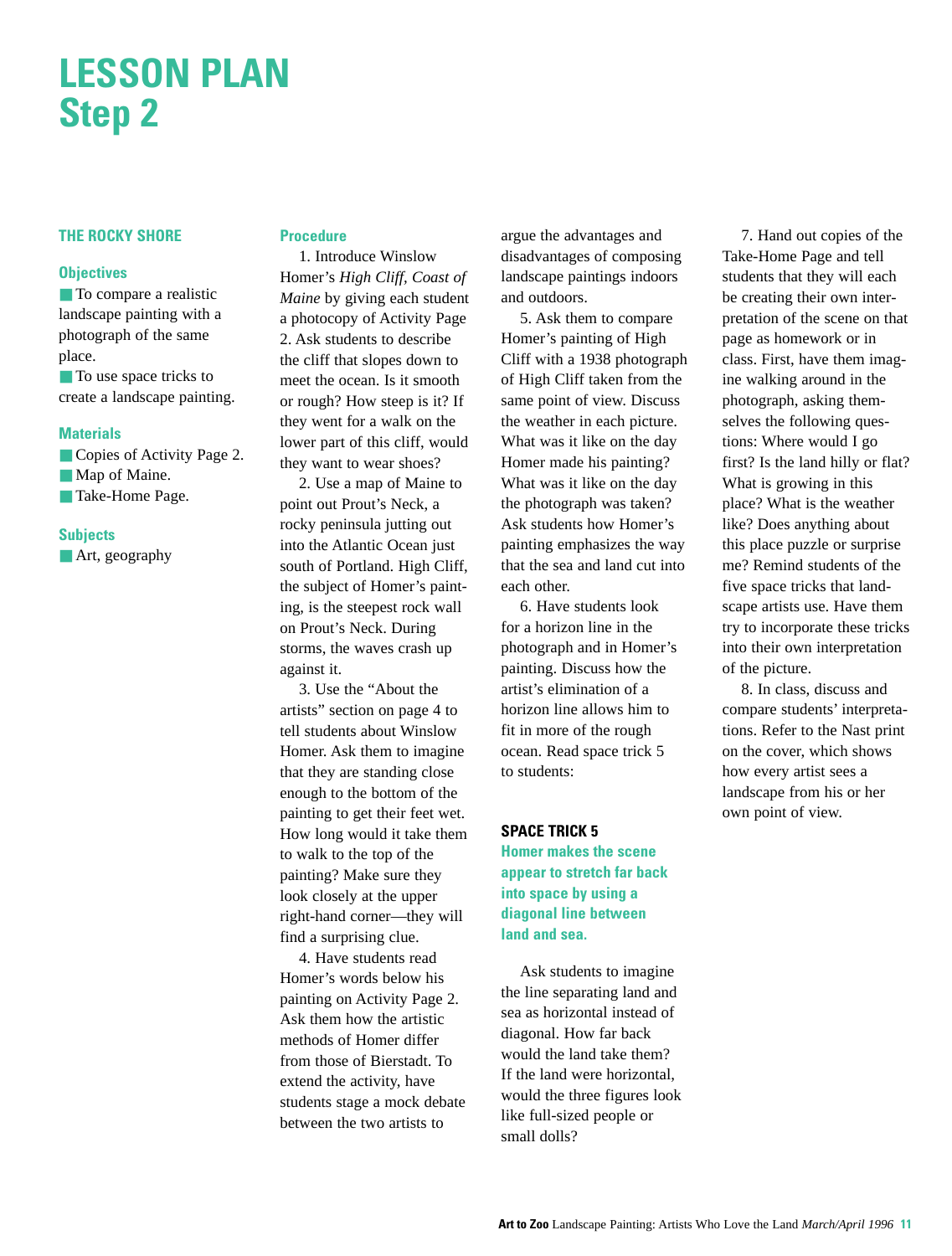# **ACTIVITY PAGE 2**



Philip C. Beam, *High Cliff, Prout's Neck*

Winslow Homer, *High Cliff, Coast of Maine*

In the artist's words: "I prefer . . . a picture composed and painted outdoors. This making studies and then taking them home to use them is only half right. You get composition but you lose freshness."

Lloyd Goodrich, *Winslow Homer* (New York: The Whitney Museum of American Art, 1973), p. 28.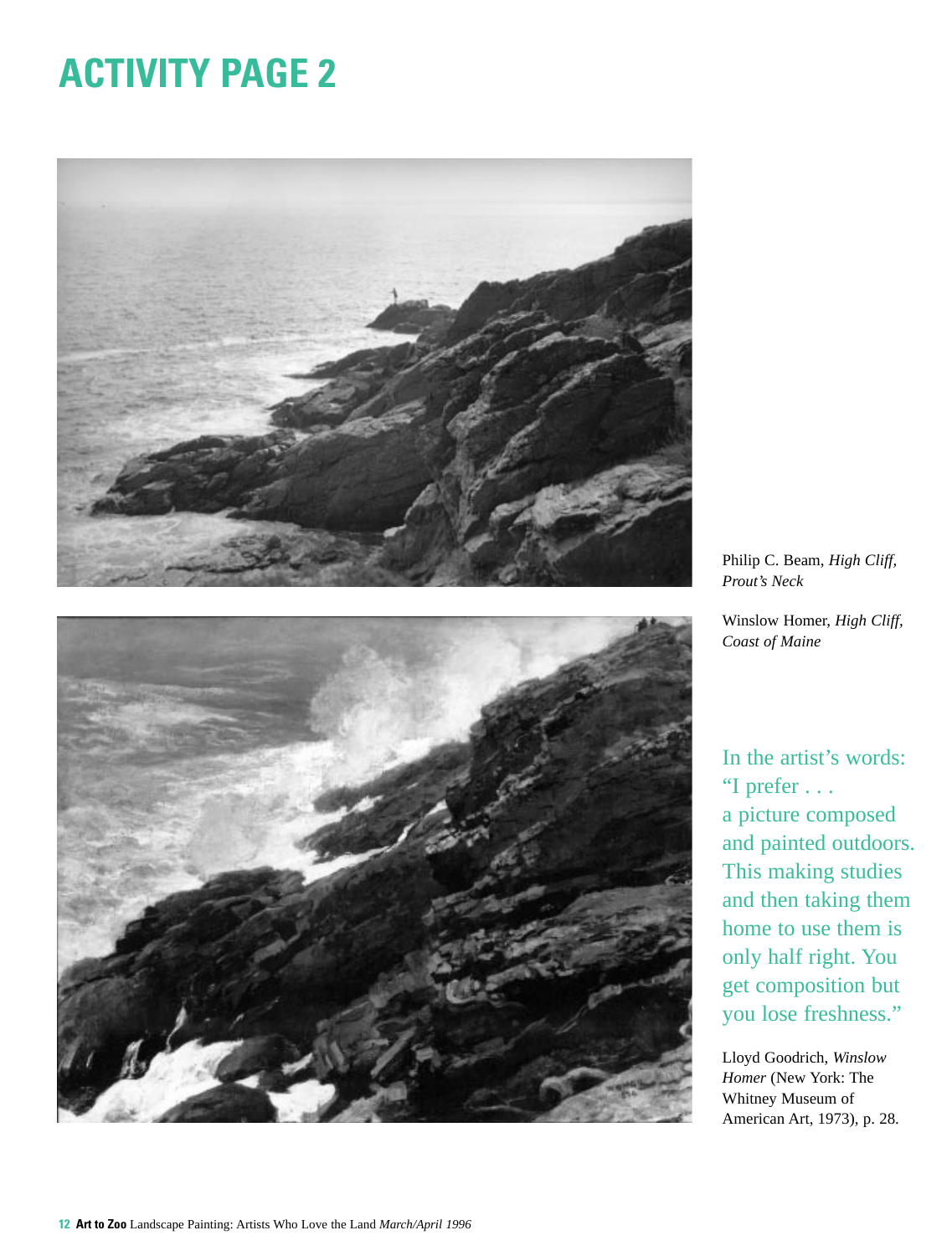### **TAKE-HOME PAGE You're the Artist**

**To the teacher** ■ Duplicate this page for students. ■ Use with Lesson Plan Step 2.

Publication of *Art to Zoo* is made possible through the generous support of the Pacific Mutual Foundation.

**Directions:** Make a landscape based on the photograph on this page. As the landscape artist, you can use colored pencils, markers, crayons, paints, pieces of cloth, or colored paper. Try to use some of the techniques used by George Catlin, Thomas Moran, Albert Bierstadt, Winslow Homer, or other landscape artists you like.



Cumberland Island, Georgia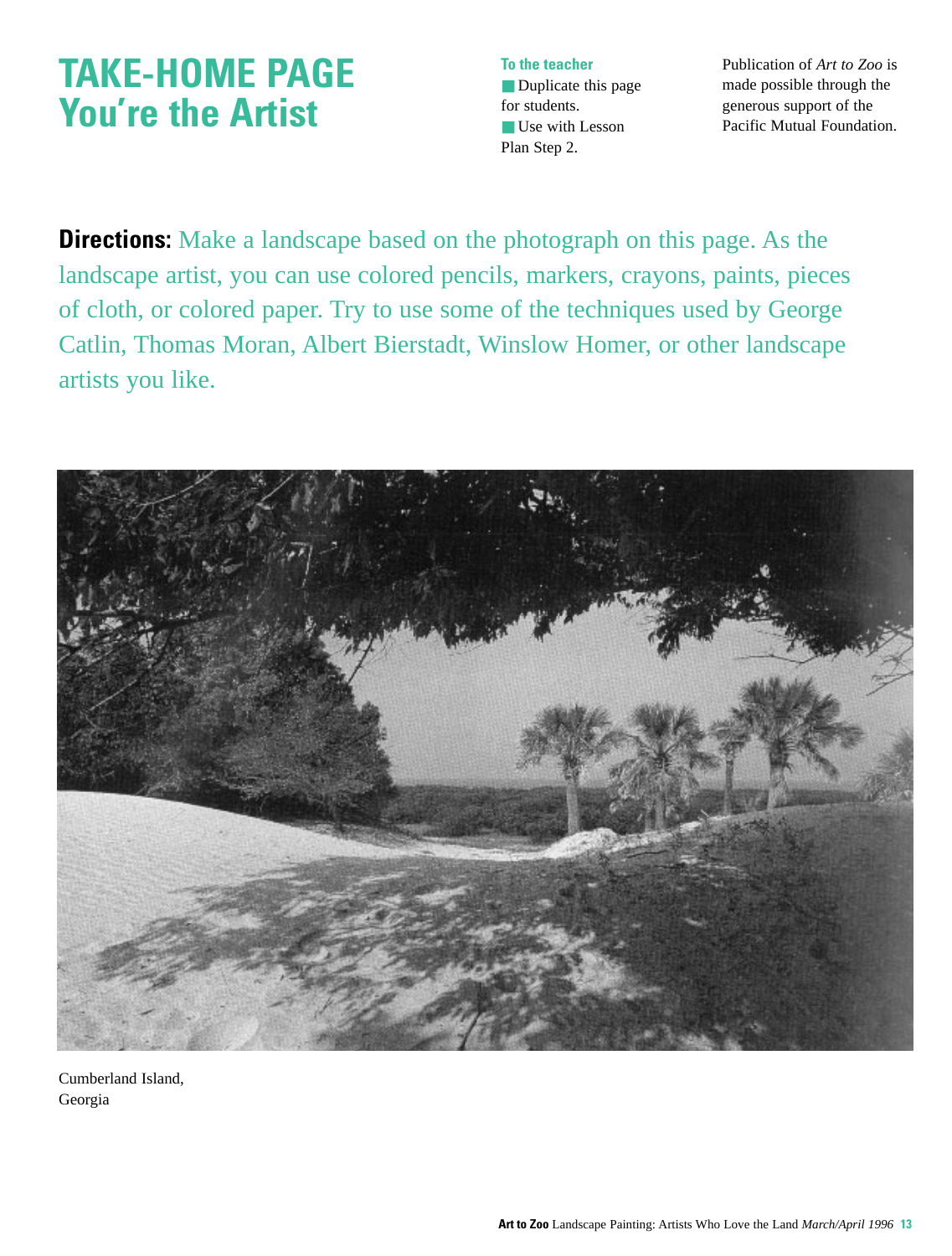### **TRABAJO PARA HACER EN LA CASA Tu Eres el o la Paisajista**

**Al maestro (a)** ■ Copie esta página para los alumnos. ■ Usela con el segundo paso del plan de la lección. Esta publicación ha sido posible gracias al generoso aporte de la Pacific Mutual Foundation.

**Instrucciones:** Haz un paisaje basado en la fotografía que ves. Como paisajista, puedes usar lápices de colores, marcadores, pinturas, pedacitos de papel de colores o retazos de telas. Trata de usar algunas de las técnicas artísticas que usaron los paisajistas George Catlin, Thomas Moran, Albert Bierstadt, Winslow Homer u otros que te gusten.



Cumberland Island, Georgia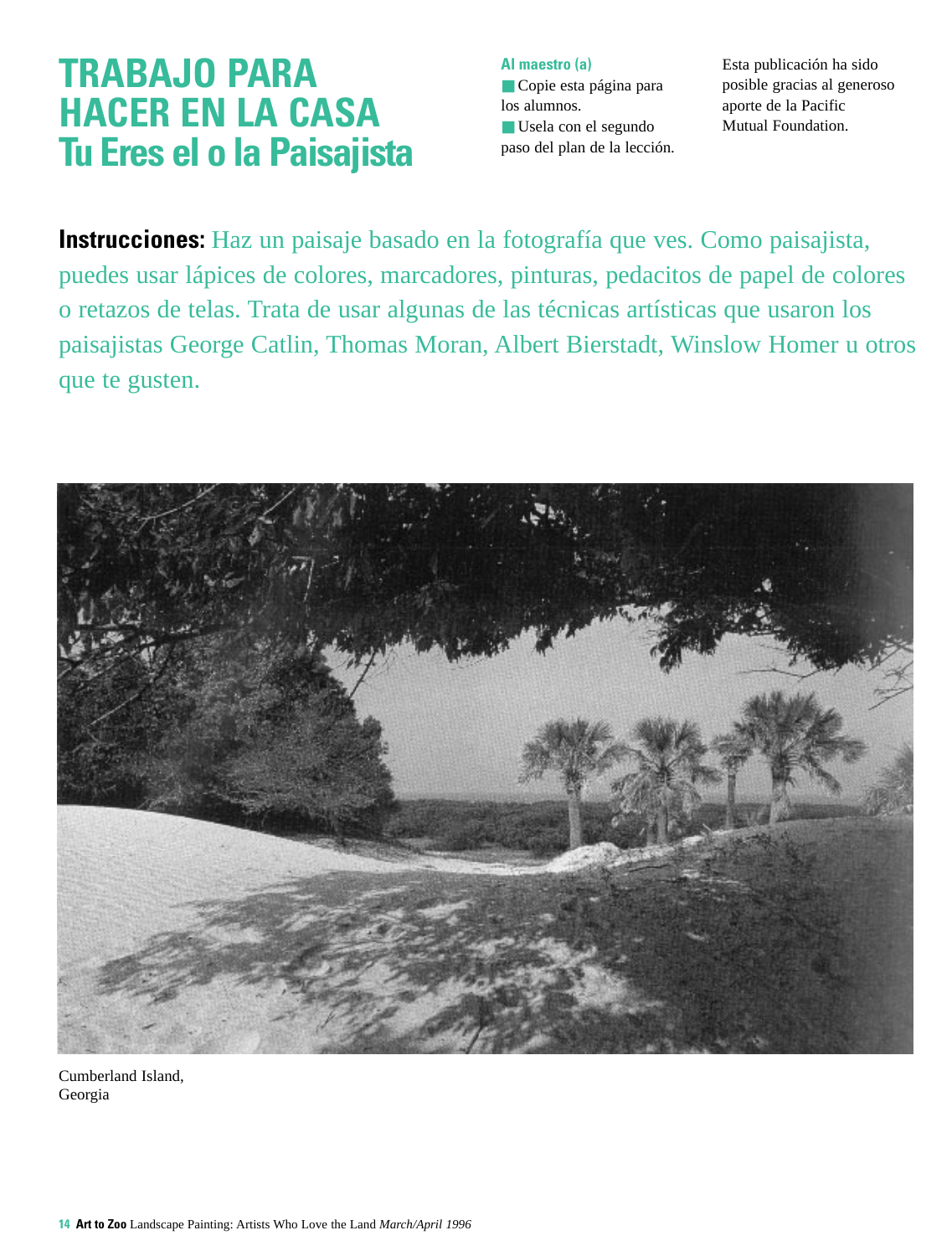# **RESOURCES**

#### **BOOKS**

#### **The artists and their work**

Anderson, Nancy K., and Linda S. Ferber. *Albert Bierstadt: Art and Enterprise*. New York: Hudson Hills Press in association with the Brooklyn Museum, 1990.

Beam, Philip C., Lois Homer Graham, Patricia Junker, David Tatham, and John Wilmerding. *Winslow Homer in the l890s: Prout's Neck Observed*. New York: Hudson Hills Press, 1990.

Flexner, James Thomas. *The World of Winslow Homer*. New York: Time, Incorporated, 1966.

Kloss, William. *Treasures from the National Museum of American Art*. Washington, D.C.: Smithsonian Institution Press, 1985.

#### **Landscape painting**

Gussow, Alan. *A Sense of Place: The Artist and the American Land*. New York: Seabury Press, 1971.

Trenton, Patricia, and Peter H. Hassorick. *The Rocky Mountains: A Vision for Artists in the Nineteenth Century*. Norman: University of Oklahoma Press, 1983.

#### **TEACHER RESOURCES**

Lewis, Tony, and Thomas Goehner. *Land and Landscape: Views of America's History and Culture*. National Museum of American Art, Smithsonian Institution, 1994. This study guide is included in the museum's media-based resource kit, which also contains a video and workbook. Distributor: Crystal Productions, 1812 Johns Drive, P.O. Box 2159, Glenview, IL 60025–6159; telephone: (800) 255-8629.

#### **ELECTRONIC RESOURCES**

Visitors to the National Museum of American Art's home page can view selections from the permanent collection as well as highlights of temporary exhibitions at **http://www.nmaa.si.edu/ artdir/treasures.html**.

The University of North Carolina at Chapel Hill's SunSITE features a WebMuseum with images of hundreds of famous paintings. The home page, at **http://sunsite.unc.edu/wm/ paint/**, includes a glossary of painting terminology as well as an index of painters and periods, from thirteenthcentury Gothic painting to twentieth-century pop art.

The University of Montana Museum of Fine Arts home page, **http://www.umt.edu/ partv/famus/painting.htm**, features a variety of period paintings by artists from across the United States.

*Note:* Because of the rapidly evolving nature of the Internet, it is possible that the uniform resource locators (URLs) above may have changed since publication.

#### **PHOTOGRAPHS**

#### **Cover:**

Thomas Nast. *The Artist in the Mountains*.

#### **Page 7:**

George Catlin. *River Bluffs, 1,320 Miles above St. Louis*. National Museum of American Art, Smithsonian Institution. Gift of Mrs. Joseph Harrison, Jr.

#### **Page 8:**

Thomas Moran. *The Chasm of the Colorado*. National Museum of American Art, Smithsonian Institution. Lent by the U.S. Department of the Interior, Office of the Secretary.

#### **Page 9:**

Albert Bierstadt. *Among the Sierra Nevada Mountains, California*. National Museum of American Art, Smithsonian Institution. Bequest of Helen Huntington Hull, granddaughter of William Brown Dinsmore, who acquired the painting in 1873 for "The Locusts," the family estate in Dutchess County, New York.

#### **Page 10:**

Mount Matterhorn, southern Switzerland.

Photograph by Ansel Adams. Copyright © 1995 by the Trustees of the Ansel Adams Publishing Rights Trust. All rights reserved.

#### **Page 12:**

Philip C. Beam. *High Cliff, Prout's Neck*. Figure 42 in Beam, Philip C. *Winslow Homer at Prout's Neck*. Boston: Little, Brown and Company, 1966.

Winslow Homer. *High Cliff, Coast of Maine*. National Museum of American Art, Smithsonian Institution. Gift of William T. Evans.

#### **Page 13:**

Saint Mary's, Cumberland Island, Georgia, home page, **http://www.gacoast.com/ navigator/stmarys.html**

#### **ACKNOWLEDGMENTS**

Nora Panzer *National Museum of American Art Smithsonian Institution*

#### **ART TO ZOO**

*Art to Zoo* is a publication of the Office of Elementary and Secondary Education, Smithsonian Institution, Washington, DC 20560.

#### **Writer**

Linda Andre

**Editor** Douglas Casey

**Translator** Sarita Rodriguez

#### **Design**

Karlic Design Associates, LLC Baltimore, Maryland

**Publications Director** Michelle Knovic Smith

#### **ART TO ZOO ONLINE**

This publication is available electronically through the Internet via anonymous ftp to **educate.si.edu**. Follow the path **pub/publications\_ for\_teachers/art-to-zoo**. Recent issues and supplementary materials are offered in hypertext format via the World Wide Web at **http://educate.si.edu/ art-to-zoo/azindex.htm**. Current and back issues (starting with spring 1993) are also available through America Online (keyword **SMITHSONIAN**).